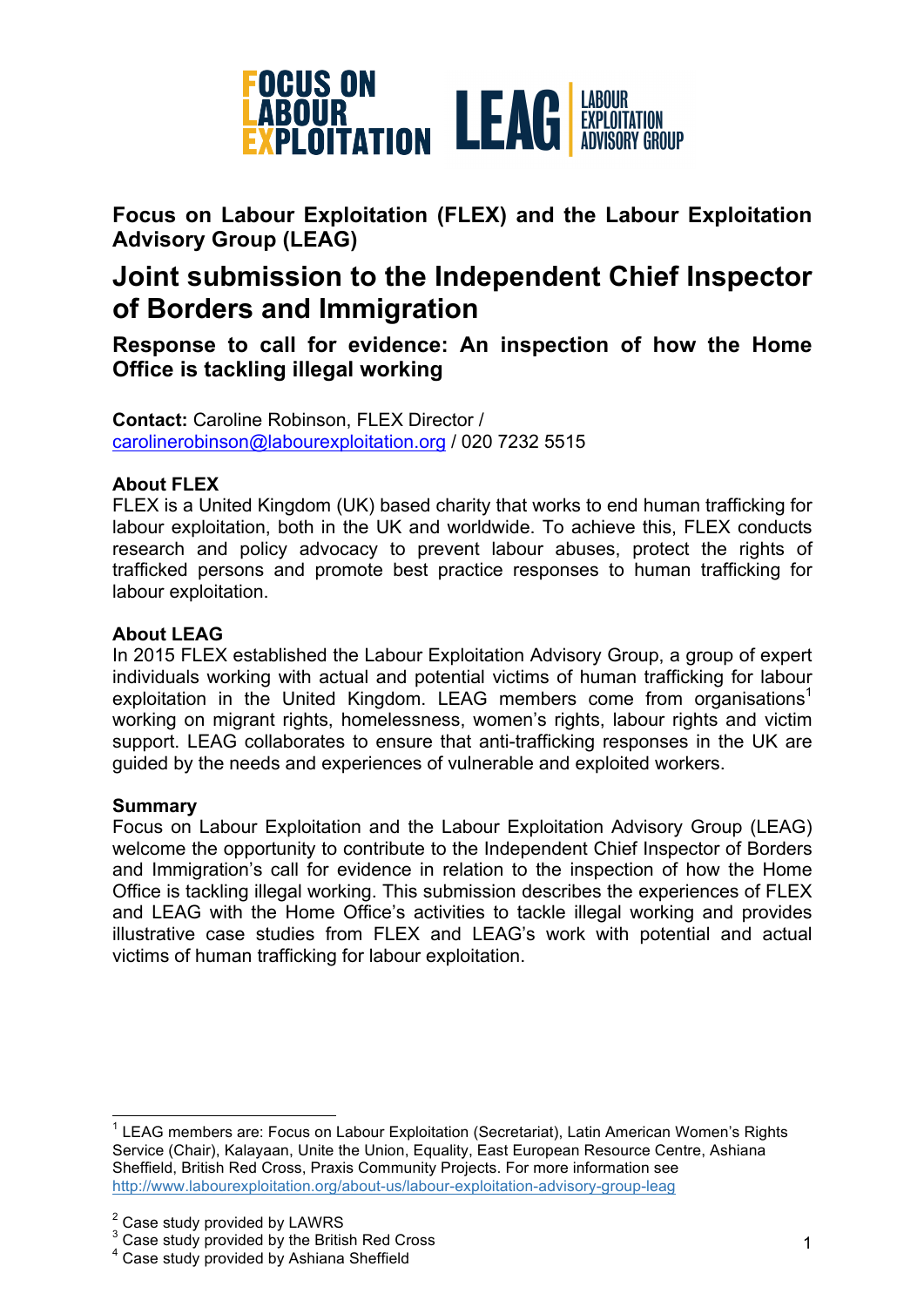

# **Fear of immigration enforcement stopping victims from seeking support.**

Joint-working and information sharing between immigration enforcement and other government bodies are stopping workers from coming forward about exploitation. Even when immigration enforcement officials are not participating directly in the operation/raid, fear that their insecure immigration status will be shared with immigration authorities is preventing workers from disclosing cases of abuse and exploitation, and therefore, preventing labour inspectors, police and support providers from assisting them.

#### **Case study: fear of immigration repercussions during labour inspection**

L was working as a cleaner. She had insecure immigration status and was working with another person's documents. L was experiencing abuses at work. When she was informed there would be an inspection at her workplace, she decided not to go to work because she was afraid of coming to the attention of immigration authorities.<sup>2</sup>

#### **Case study: fear of immigration repercussions during police raid**

C and his family were working in a car wash when it was raided by police officers. All were arrested on site then taken to a rest centre. Each were then interviewed separately in relation to their working conditions. Throughout this time, they were all under the impression that they had been arrested for illegal working and were too frightened after this experience to disclose that they had been forced to work. The British Red Cross continued to work with the family following this and faced issues with trust following this experience.<sup>3</sup>

**Focus on immigration offences leading to failure to identify victims.** A focus on identification of immigration offences is having an impact on the identification of victims prior to arrest and detention. This practice is leading to serious consequences to some victims, including victims serving time for crimes related to their exploitation, and worsening of health conditions.

#### **Case study: consequences of detention on victim**

R worked as a toilet attendant in a nightclub, selling sweets, perfumes and toiletries. She was paid well below the minimum wage. R was arrested during an immigration raid and taken to a detention centre, where she stayed until indicators of trafficking where picked on and she was referred into the NRM. The raid and arrest had a severe impact on R's emotional and physical health, including a severe physical condition that was neglected.<sup>4</sup>

**Welfare/safeguarding checks being used for immigration enforcement purposes.** FLEX and LEAG are increasingly concerned that modern slavery operations aimed at safeguarding victims of modern slavery are resulting in arrests and deportation of workers. A response to a FLEX Freedom of Information request

<sup>&</sup>lt;sup>2</sup> Case study provided by LAWRS

<sup>&</sup>lt;sup>3</sup> Case study provided by the British Red Cross<br><sup>4</sup> Case study provided by Ashiana Sheffield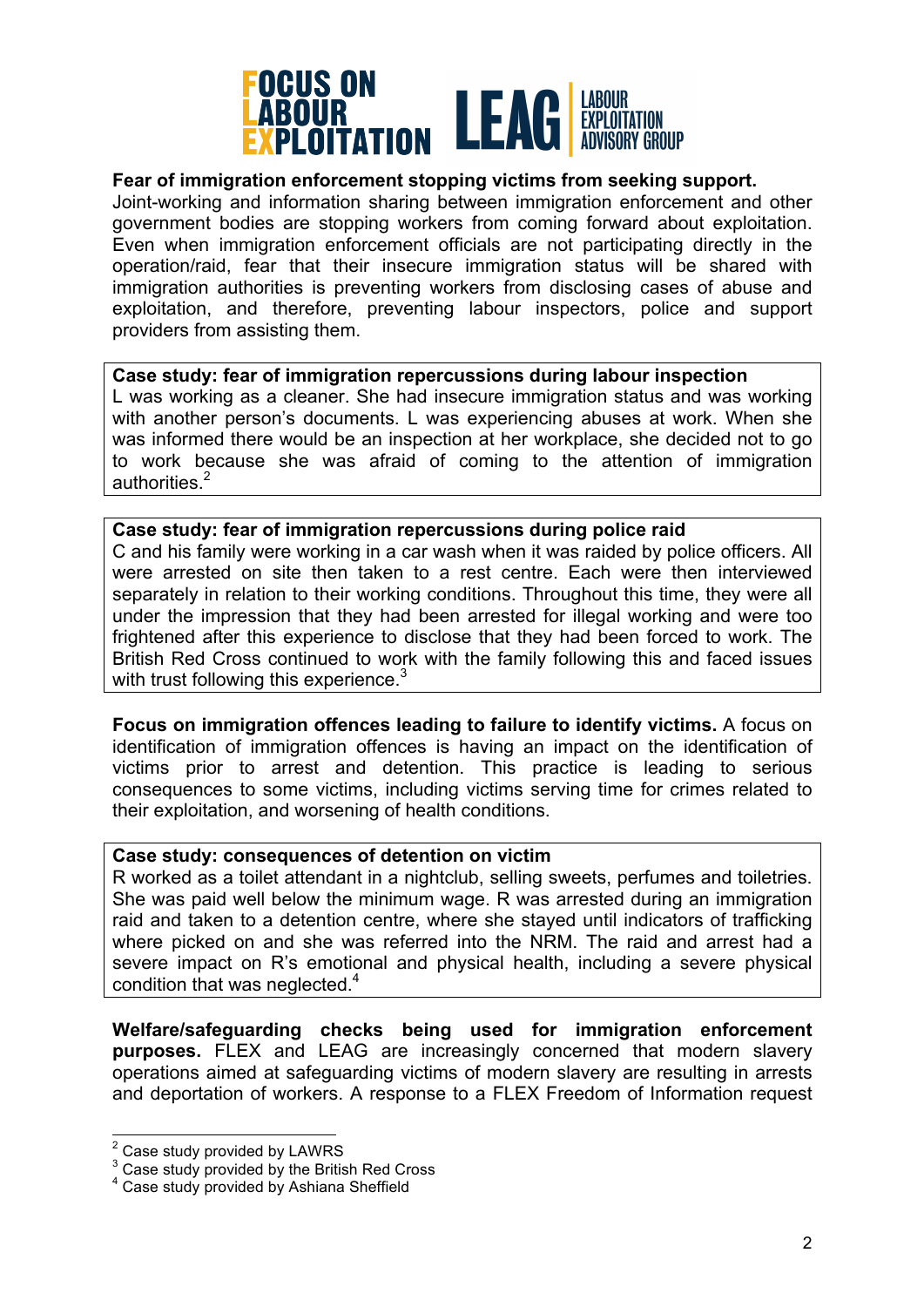

showed that all 278 construction workers identified as potential victims of trafficking as part of Operation Magnify, led by the Home Office, had been arrested for immigration offences, including 'illegal working', prior to their identification.<sup>5</sup>

Despite claiming to be safeguarding checks, these operations are serving to mask Home Office checks into the illegal working offence and failing to properly identify potential victims of labour exploitation. It is concerning that, in the case below, the deportation of three undocumented Filipino workers is mentioned as a positive outcome of an operation that claims to protect workers in a sector known for rampant labour abuses.<sup>6</sup>

# **Operation Aidant: deportation of potential victims**

Between 14-18 May 2018, Border Force and National Crime Agency officers, working with Gangmasters and Labour Abuse Authority and Devon and Cornwall Police, carried out safeguarding checks on a number of maritime vessels in South Devon. The operation aimed at "protecting people from exploitation" and "targeting offenders who exploit people for their labour".<sup>7</sup>

According to a GLAA/NCA press release following the operation: "on one fishing boat three Filipino men were found to be working illegally without visa documentation. They will be returned home but the boat's skipper was notified that he faces a potential Home Office fine of up to £60,000."

**Employers are not equipped to conduct immigration checks**, which is leading to confusion about who is and isn't allowed to work. In some cases, unscrupulous employers are using this power to exploit both documented and undocumented workers by refusing to pay them or applying arbitrary sanctions.

## **Case study: employer refusing NRM positive reasonable grounds as proof of RTW**

K is a domestic worker. She was exploited by her previous employer, who took her passport, and has since entered the NRM and received a positive reasonable grounds decision (+RGD). K's previous work visa and +RGD gives her permission to work.<sup>8</sup> Yet, her current employer is not satisfied this serves as a proof of right to work, and has used this as a way to make her work excessively long hours and pay her less than what was agreed. $^9$ 

<sup>&</sup>lt;sup>5</sup> Information acquired through a Freedom of Information request made by FLEX on 28 November 2017. Data covers the period 01 October 2015 to 30 June 2017.

<sup>6</sup> See https://www.theguardian.com/world/2017/dec/12/uk-police-rescue-nine-suspected-victims-ofslavery-from-british-trawlers

<sup>7</sup> Gangmasters & Labour Abuse Authority http://www.nationalcrimeagency.gov.uk/www.nationalcrimeagency.gov.uk/news/1357-dozens-ofvictims-safeguarded-as-modern-slavery-crackdown-focuses-on-labour-exploitation 8<br>
<sup>8</sup> See Immigration (Variation of Leave) Order 2016 for further details:

http://www.legislation.gov.uk/uksi/2016/948/contents/made

<sup>&</sup>lt;sup>9</sup> Case study provided by Kalayaan